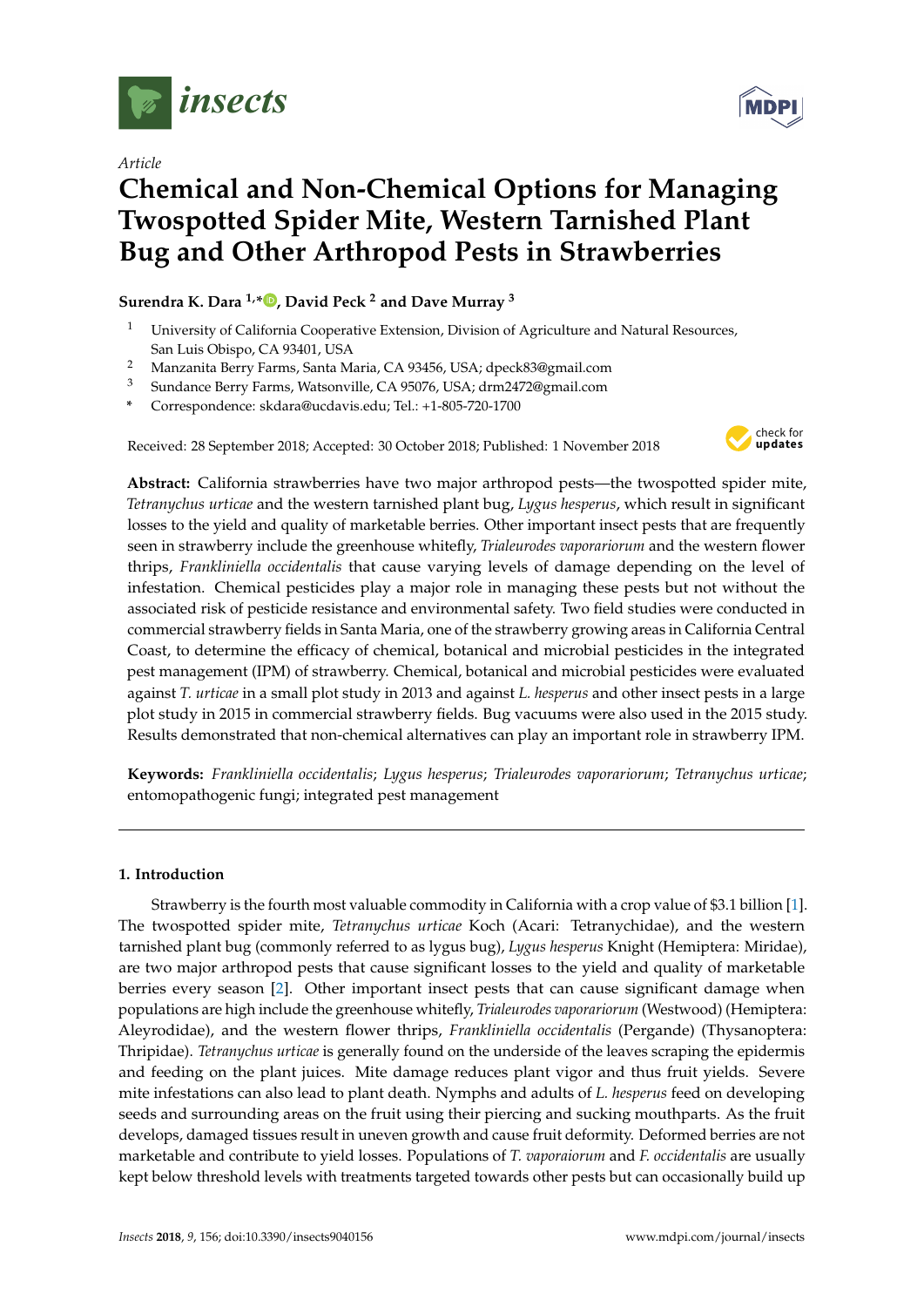to damaging levels. When *T. vaporariorum* numbers are high, honeydew secretion and resulting sooty mold development on the foliage can affect photosynthesis and reduce the quality of fruit. They can also transmit viruses resulting in the viral decline of strawberry [\[3\]](#page-8-2). High *F. occidentalis* infestations cause discoloration known as bronzing on the fruit [\[2\]](#page-8-1). Biological control of *T. urticae* is a popular practice in California strawberry where different species of commercially-produced predatory mites are periodically released [\[2\]](#page-8-1). Management of *L. hesperus* continues to be a major challenge for California strawberry growers. Although earlier studies showed limited or varying levels of control of *L. hesperus* from vacuums, their use is becoming popular especially on some large farms [\[2](#page-8-1)[,4](#page-8-3)[–6\]](#page-8-4). Strawberry is one of the crops where large quantities of pesticides are used and *T. urticae* and *L. hesperus* are important targets for miticide and insecticide applications [\[7\]](#page-8-5).

Excessive use of chemicals leads to pesticide resistance, making it more challenging to manage pests that are already difficult to control [\[8](#page-8-6)[–10\]](#page-8-7). Although several botanical and microbial pesticides are registered against *L. hesperus*, *T. urticae* and other strawberry pests, they are used only to a limited extent and are primarily perceived as options meant for organic agriculture. Earlier field studies demonstrated that alternating or combining biopesticides with chemical pesticides are important in strawberry IPM for *L. hesperus* management [\[11\]](#page-8-8). This approach will help reduce the total quantity of chemical pesticides used, takes advantage of alternative control methods, helps reduce resistance from continuous use of chemical pesticides and promotes strategies that utilize a variety of control options. Additionally, using combinations of chemical and biological pesticides improves the efficacy through synergistic or additive actions [\[12–](#page-8-9)[16\]](#page-9-0). Chemical or botanical pesticides at regular or lower label rates weaken the pests and improve infection by entomopathogenic fungi, such as *Beauveria bassiana* and *Metarhizium* spp. Rotating chemical and non-chemical alternatives or pesticides with different modes of action reduces the risk of resistance and helps to maintain pest control efficacy. Two field studies were conducted, in 2013 and 2015, to further evaluate the role of non-chemical alternatives in managing arthropod pests in strawberry in combinations and/or rotations.

## **2. Materials and Methods**

## *2.1. Twospotted Spider Mite*

In 2013, a small plot study was conducted in a conventional strawberry field at Manzanita Berry Farms in Santa Maria, California, to evaluate the efficacy of commonly used chemical miticides along with botanical and microbial pesticides on *T. urticae* and predatory mites (*Phytoseiulus persimilis* and *Neoseiulus californicus*) that are either naturally occurring or those remaining from an earlier release (more than 4–5 weeks prior to the study) for controlling pest mites. The following 10 treatments were evaluated in the study: (i) Untreated control, (ii) Acramite 50 WS (bifenazate) at 1.12 kg/ha, (iii) Agri-Mek SC (abamectin) at 313.5 mL/ha), (iv) BotaniGard ES (entomopathogenic fungus *B. bassiana*) at a lower label rate of 2.3 L/ha + Acramite 50 WS at the lowest label rate of 0.84 kg/ha, (v) Eco-Mite (rosemary + cotton seed oils) at 1% concentration, (vi) Fujimite 5 EC (fenpyroximate) at 2.3 L/ha, (vii) Fujimite XLO (fenpyroximate) at 2.3 L/ha, (viii) Grandevo (*Chromobacterium subtsugae* strain PRAA4-1) at 2.2 kg/ha, (ix) Venerate XC (*Burkholderia rinojensis* strain A396) at 18.7 L/ha and (x) Nealta SC (cyflumetofen) at 1 L/ha. Spray solutions were applied at 1403 L/ha rate using Induce, a non-ionic surfactant, at 0.25% vol/vol for all treatments except for the treatment with *B. bassiana*, where Kinetic, an organo-silicon surfactant, was used. Each treatment consisted of a 4.6 m long and 1.7 m wide (four rows of plants/bed) strawberry plot within a bed and treatments were replicated four times (i.e., four beds) in a randomized complete block design. Treatments were applied early in the morning on 16 and 23 May 2013 using a CO<sub>2</sub> pressurized backpack sprayer that has six hollow cone nozzles covering the entire width of the bed. The number of eggs and mobile stages of *T. urticae* and predatory mites (*Phytoseiulus persimilus* and *Neoseiulus* spp.) were counted 3 and 7 days after each application from the sampled leaflets. On each of these sampling dates, 10 mid-tier leaflets were collected from 10 random plants in the middle 3.6 m of each plot. Each leaflet was passed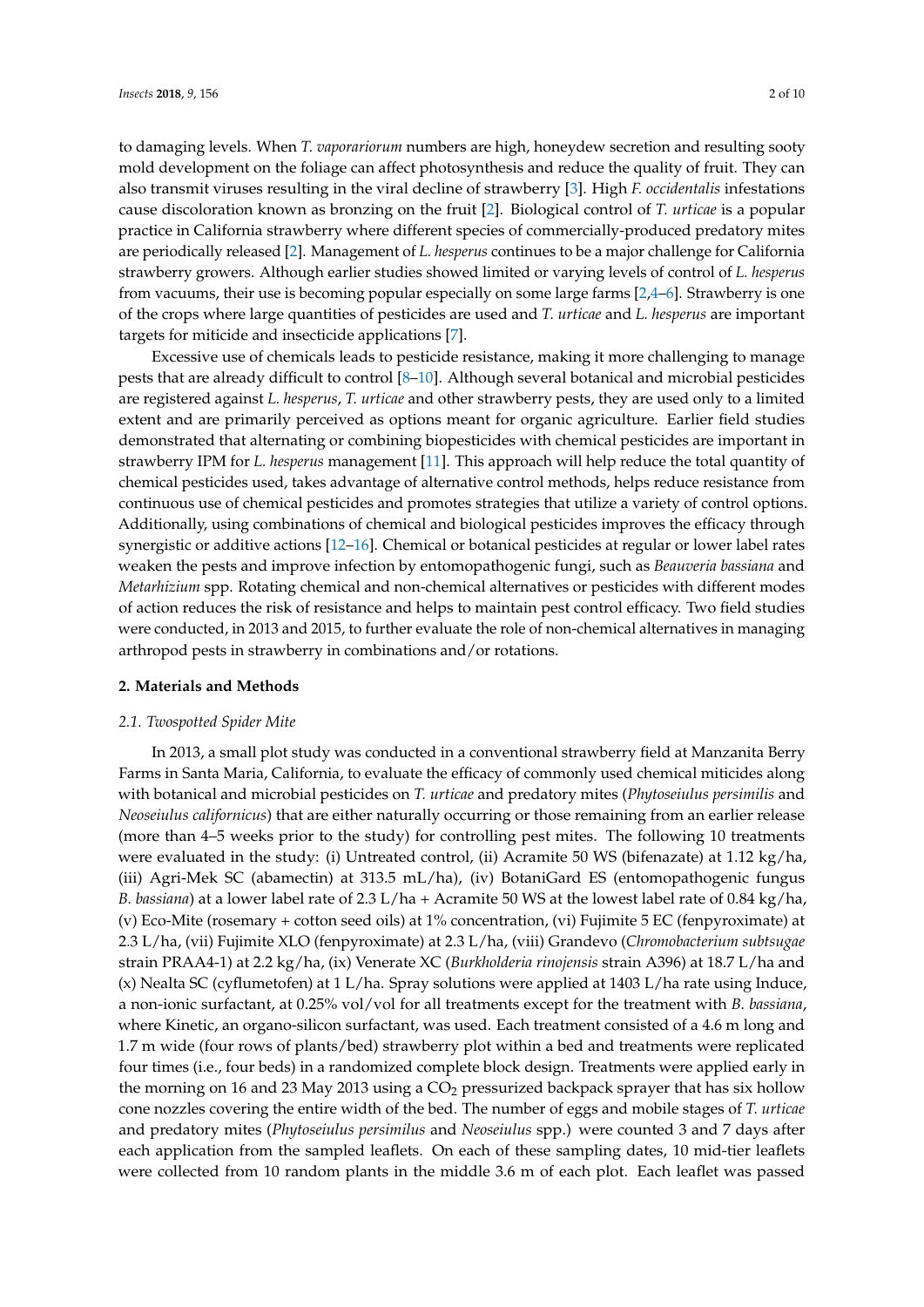through a mite brushing machine (Leedom Enterprises, Mi-Wuk Village, CA, USA) five times and eggs and mobile stages of mites collected on a rotating glass disc of the machine were counted under a microscope. Data were analyzed using ANOVA and significant means were separated using Tukey's HSD test. Percentage change data in *T. urticae* after two spray applications relative to untreated control were subjected to logarithmic transformation before analysis. Due to a technical error, pre-treatment data were lost and treatment efficacy could be compared only for post-treatment counts.

#### *2.2. Western Tarnished Plant Bug and Other Insect Pests*

In 2015, a large plot study was conducted in a conventional strawberry field at Sundance Berry Farms in the Santa Maria area in California. The following treatment regimens were used in different combinations and rotations and evaluated for their efficacy against insect pests with a particular emphasis on *L. hesperus* (Table [1\)](#page-2-0).

| <b>Treatment</b> | 1st Application (Rate/ha)                                          | 2nd Application (Rate/ha)                              | 3rd Application (Rate/ha)                                       |
|------------------|--------------------------------------------------------------------|--------------------------------------------------------|-----------------------------------------------------------------|
| 1                | Untreated                                                          | Untreated                                              | Untreated                                                       |
| $\overline{2}$   | Assail 70 WP $(210 g)$                                             | Assail 70 WP $(210 g)$                                 | Assail 70 WP $(210 g)$                                          |
| 3                | Vacuum                                                             | Vacuum                                                 | Vacuum                                                          |
| $\overline{4}$   | Rimon $0.83$ EC $(877 \text{ mL})$ + Brigade<br>$(1.1 \text{ kg})$ | Met52 EC $(16 \text{ fl oz}) +$ Debug Turbo<br>(7.6 L) | Met <sub>52</sub> EC $(1.2 L) + AzaGuard (1.2 L)$               |
| 5                | Sequoia (329 mL)                                                   | Sequoia (329 mL)                                       | Vacuum                                                          |
| 6                | Pfr-97 20% WDG (2.2 kg) +<br>Neemix (658 mL)                       | Pfr-97 20% WDG $(2.2 \text{ kg})$ +<br>Neemix (658 mL) | Vacuum                                                          |
| 7                | Vacuum                                                             | Sivanto $(1 L)$ + Debug Turbo<br>(7.6 L)               | Rimon $0.83$ EC (877 mL) + Brigade (1.1 kg)                     |
| 8                | Sivanto (1 L)                                                      | Sivanto (1 L)                                          | Vacuum                                                          |
| 9                | Sequoia (329 mL)                                                   | Sivanto (1 L)                                          | Beleaf 50 SG (196 g)                                            |
| 10               | XPULSE (2.3 L)                                                     | XCEDE(2.3 L)                                           | XPECTRO (2.3 L)                                                 |
| 11               | XPECTRO (2.3 L)                                                    | XPULSE(2.3 L)                                          | Beleaf 50 SG (196 g)                                            |
| 12               | XPECTRO (2.3 L)                                                    | Vacuum                                                 | Rimon $0.83$ EC $(877 \text{ mL}) +$ Brigade $(1.1 \text{ kg})$ |

<span id="page-2-0"></span>**Table 1.** List of treatments and application rates used for managing *L. hesperus* and other insect pests.

**Chemical pesticides:** Six chemical pesticides from different Insecticide Resistance Action Committee (IRAC) mode of action group were used.

IRAC Group 3A—Pyrethrins: Proprietary formulation and bifenthrin (Brigade)

IRAC Group 4A—Neonicotinoids: Acetamiprid (Assail 70 WP)

IRAC Group 4C—Sulfoximines: Sulfoxaflor (Sequoia)

IRAC Group 4D—Butenolides: Flupyradifurone (Sivanto)

IRAC Group 9C—Flonicamid: Flonicamid (Beleaf 50 SG)

IRAC Group 15—Benzoylureas: Novaluron (Rimon 0.83 EC)

**Botanical pesticide:** Azadirachtin is an insecticide, insect growth regulator, antifeedant and a repellent. Different formulations of azadirachtin used in this study were—AzaGuard (3% azadirachtin), Neemix (4.5% azadirachtin) and Debug Turbo (65.8% of oils margosa and 0.7% azadirachtin). Cold pressed neem (37.5 or 75 ppm) or natural pyrethrum (0.5 or 0.75%) were also present in combination with *B. bassiana* in three products used in the study.

**Entomopathogenic fungi:** Three fungi used in the study include *B. bassiana* with cold pressed neem at 75 ppm (XPULSE), pyrethrum at 0.75% (XPECTRO), or both cold pressed neem at 37.5 ppm and pyrethrum at 0.5% (XCEDE), *Isaria fumosorosea* (Pfr-97 20% WDG) and *Metarhizium brunneum* (Met52 EC).

**Mechanical:** Vacuuming was done with a commercial tractor-mounted bug vacuum twice a week with one pass each time at a speed of 3.2 km/h.

The study included 12 treatments where Assail 70 WP alone and vacuuming alone were grower standards along with an untreated control (Table [1\)](#page-2-0). Treatments were administered on 26 August, 2 and 9 September using a tractor-mounted sprayer at 935 L/ha rate. Each treatment consisted of six 22.9 m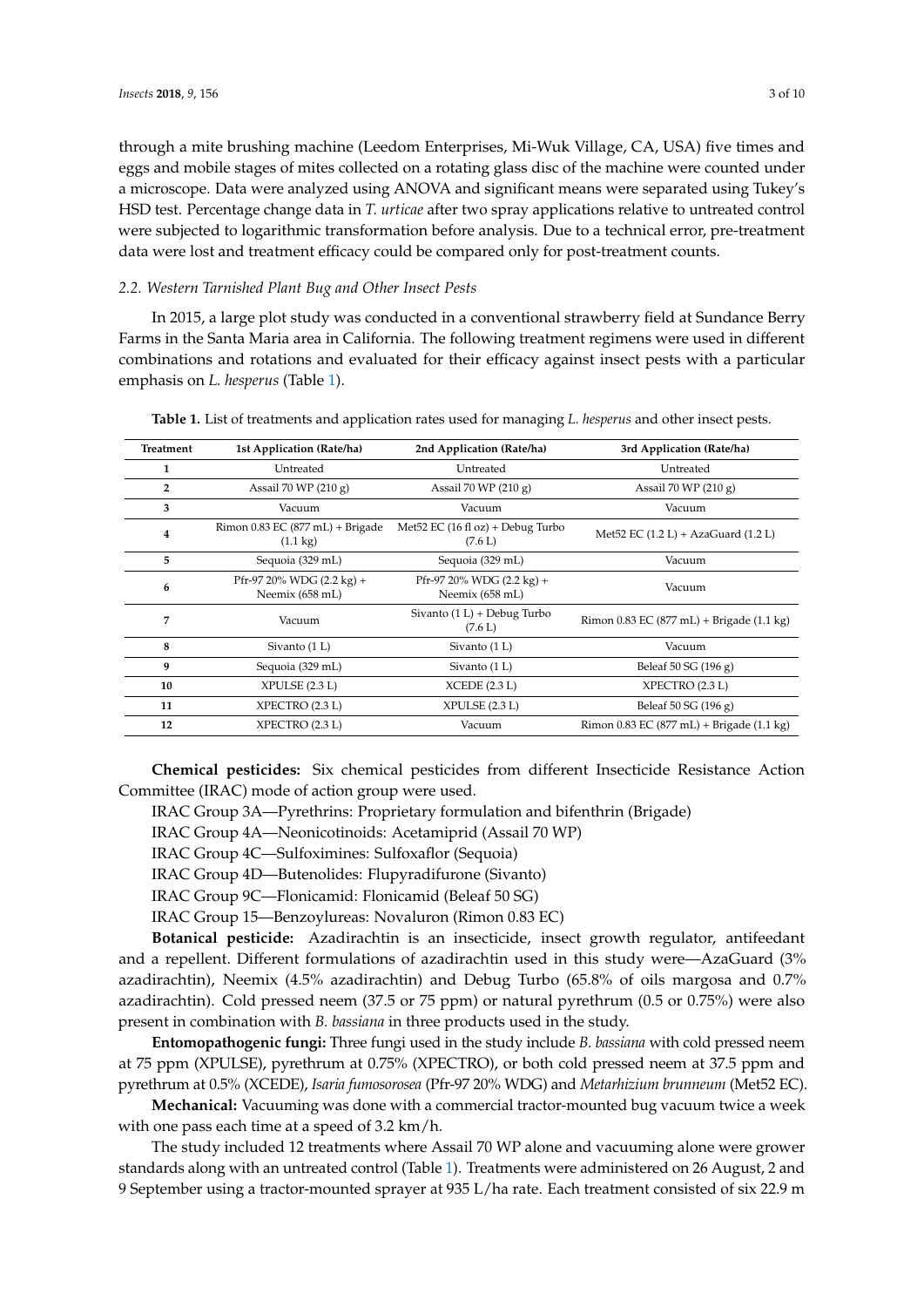long and 1.7 m wide beds (four rows of plants/bed) and four replications distributed in a randomized complete block design. Before the first treatment and 6 days after each treatment, 20 plants from the middle two beds in each plot were randomly sampled for insect pests and natural enemies by gently *Insects* **2018**, *9*, x FOR PEER REVIEW 4 of 11 beating each plant 3–4 times with the lid of a shallow plastic container and counting the number of arthropods dislodged into the container. The number of young and old nymphs and adult *L. hesperus*, arthropods dislodged into the container. The number of young and old nymphs and adult *L. hesperus*, adults and nymphs of F. occidentalis, adult T. vaporariorum, adults or immature stages of natural enemies including big-eyed bugs (Geocoris spp.), minute pirate bugs (Orius spp.), lacewings (Chrysopa spp. and Hemerobius spp.), damsel bugs (Nabis spp.), ladybeetles (Coccinellidae), parasitic wasps (Anaphes iole), predatory thrips (Thripidae), predatory midge larvae (Syrphidae) and spiders were counted from each<br>expansion of the District of ANOVA and significant means were separated using Tukey's Tukey's Separated using sample plant. Data were subjected to ANOVA and significant means were separated using Tukey's<br>-----HSD test. Percentage change data in *L. hesperus* after three applications relative to pre-treatment counts were subjected to logarithmic transformation before analysis.  $\rho$ ries de de predatory thropidae), predatory middel exemples were connected from each  $\rho$ 

#### **3. Results 3. Results**

## *3.1. Twospotted Spider Mite 3.1. Twospotted Spider Mite*

Number of eggs and mobile stages of *T. urticae* were higher in untreated control compared to the treated plots throughout the observation period but there were no statistically significant differences  $\,$  $(p \ge 0.05)$  (Table [2\)](#page-5-0). When the percent change in mite populations in treatments relative to those in untreated control was compared after two spray applications, Nealta SC had the highest reduction in egg and mobile stages (62.3%) followed by Fujimite XLO (50.9%) and Fujimite 5 EC (47.2%) (Figure [1\)](#page-3-0). While Acramite 50WS alone resulted in a 39.9% reduction in all life stages of mites, its lower rate combined with BotaniGard ES provided a 46.7% control. Control provided by Eco-Mite (42.2%) and Venerate XC (38.4%) were close to the control from Acramite 50WS, followed by Agri-Mek SC (33.3%) and Grandevo (22.9%). However, there were no statistically significant differences (*p* > 0.05) among these treatments. (*p* > 0.05) among these treatments. Number of eggs and mobile stages of *T. urticae* were higher in untreated control compared to trumber of eggs and mobile stages of T. *uttidie* were nigher in untreated control compared to

<span id="page-3-0"></span>

**Figure 1.** Percent reduction in eggs and mobile stages of T. *urticae* in different treatments relative to untreated control on the last observation date after the second spray application. untreated control on the last observation date after the second spray application.

Predatory mite populations did not statistically differ among various treatments except on 7 and 7 and 7 and 7 and 7 and 7 and 7 and 7 and 7 and 7 and 7 and 7 and 7 and 7 and 7 and 7 and 7 and 7 and 7 and 7 and 7 and 7 and days after the first spray for mobile stages where Fujimite 5 EC had the highest number followed by 7 days after the first spray for mobile stages where Fujimite 5 EC had the highest number followed by BotaniGard ES+lower rate of Acramite 50 WS, Venerate XC, Fujimite XLO ( $p = 0.0046$ , Table [3\)](#page-5-1). In general, plots that were treated with Venerate XC and Nealta SC had a relatively higher number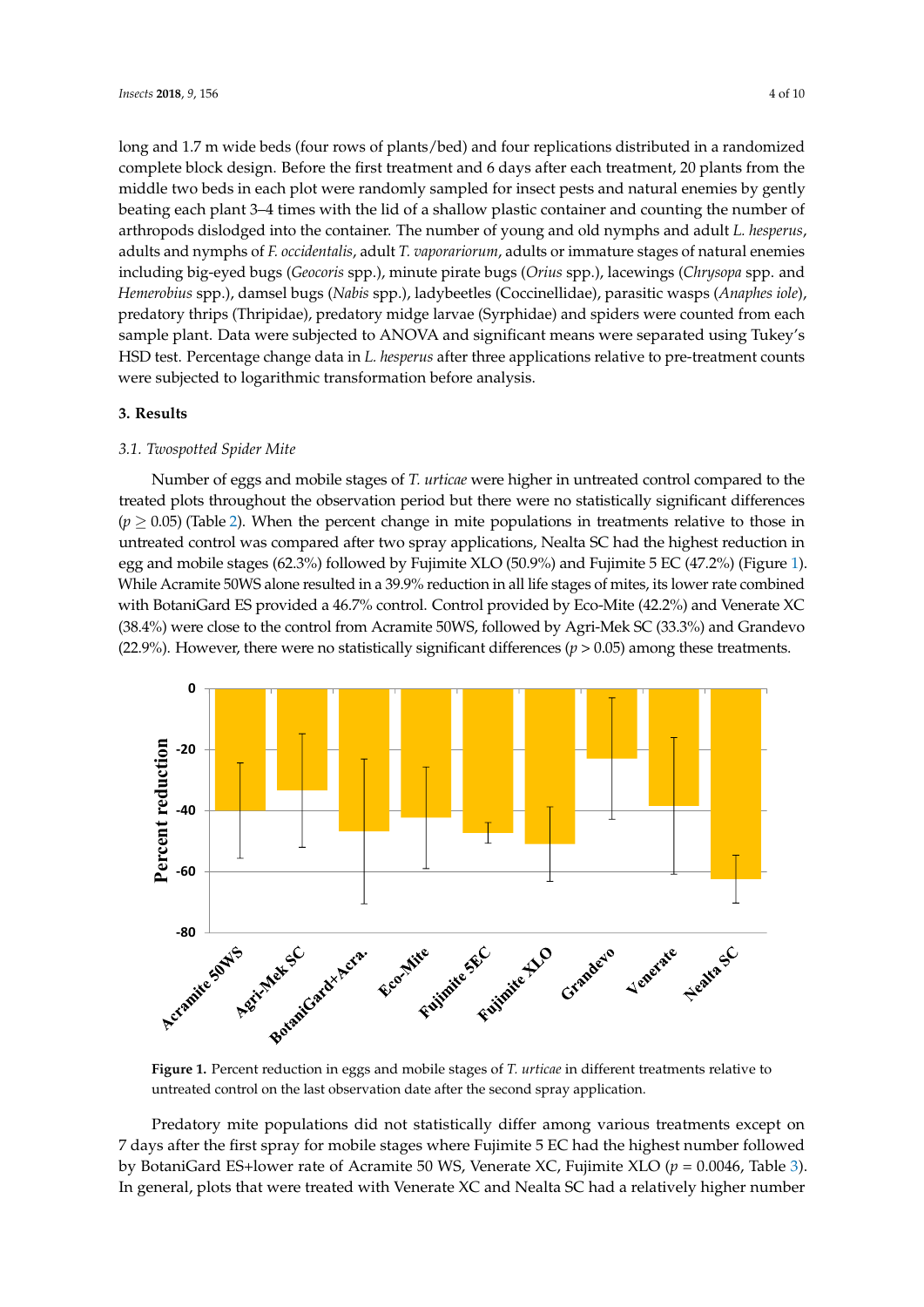of predatory mites while those treated with Acramite 50 WS and Agri-Mek SC had fewer although differences were not significant ( $p \geq 0.05$ ). Considering the recent resistance issues with abamectin and bifenazate in *T. urticae* populations (Personal communication with growers and pest control professionals), information on the efficacy of other chemical and non-chemical alternatives against *T. urticae* and safety to predatory mites is very important in developing IPM strategies.

## *3.2. Western Tarnished Plant Bug*

Populations of *L. hesperus* were very high during the study period (treatment threshold 1 nymph/20 plants) and control was difficult, in general (Table 4). Significant treatment differences ( $p = 0.01$ ) were seen only for older nymphs after the second and third application of treatments. When the percent change in all life stages of *L. hesperus* from pre-treatment to the end of the study were compared, only the Sequoia/Sivanto/Beleaf 50 SG treatment reduced pest numbers by 22.4% (Figure [2\)](#page-4-0). Rest of the treatments varied in their ability to limit the increase of *L. hesperus* with a minimal increase of 9.5% in XPECTRO/Vacuum/Rimon 0.83 EC+Brigade treatment followed by a 25.5% increase in Sivanto/Sivanto/Vacuum treatment. There was a 54.9% increase in *L. hesperus* in the chemical standard Assail 70 WP and 218.8% increase in the vacuumed plots compared to 190.8% increase in the untreated Figure 1.1 WP and 2188% increase in the Vacuumed plots compared to 1988% increase in the untreated<br>
Another control. Except for the XPECTRO/XCEDE/XPECTRO treatment that saw a 132.5% increase, the remaining treatments that had one or more entomopathogenic fungi limited the increase between 60–79%. treatments that had one or more entomopathogenic fungi limited the increase between 60–79%. control. Except for the XPECTRO/XCEDE/XPECTRO treatment that saw a 132.5% increase, the remaining

<span id="page-4-0"></span>

**Figure 2.** Percent change in nymph and adult *L. hesperus* numbers from pre-treatment to the end of **Figure 2.** Percent change in nymph and adult *L. hesperus* numbers from pre-treatment to the end of the study. the study.

Treatments were not statistically different ( $p \geq 0.05$ ) for *F. occidentalis, T. vaporariorum,* or natural enemy populations (Table 5). Number of *F. occidentalis* increased in all treatments post-treatment enemy populations (Table [5\)](#page-6-1). Number of *F. occidentalis* increased in all treatments post-treatment except for a decrease in Rimon 0.83 EC+Brigade/Met52 EC+Debug Turbo/Met52 EC+AzaGuard and except for a decrease in Rimon 0.83 EC+Brigade/Met52 EC+Debug Turbo/Met52 EC+AzaGuard and XPULSE/XCEDE/XPECTRO treatments. In general, *T. vaporariorum* adults occurred at low levels XPULSE/XCEDE/XPECTRO treatments. In general, *T. vaporariorum* adults occurred at low levels during the sampling period. After three weeks of administering the treatments, a reduction in their numbers was seen in Vacuum/Sivanto+Debug Turbo/Rimon 0.83 EC+Brigade, Sivanto/Sivanto/Vacuum and Rimon Sivanto/Sivanto/Vacuum and Rimon 0.83 EX+Brigade/Met52 EC+Debug Turbo/Met52 EC+AzaGuard 0.83 EX+Brigade/Met52 EC+Debug Turbo/Met52 EC+AzaGuard treatments. Natural enemy populations  $t_{\text{tot}}$  and  $t_{\text{tot}}$  and  $t_{\text{tot}}$  and  $t_{\text{tot}}$  and  $t_{\text{tot}}$  and  $t_{\text{tot}}$  and  $t_{\text{tot}}$  and  $t_{\text{tot}}$  and  $t_{\text{tot}}$  and  $t_{\text{tot}}$  and  $t_{\text{tot}}$  and  $t_{\text{tot}}$  and  $t_{\text{tot}}$  and  $t_{\text{tot}}$  and  $t_{\text{tot}}$  and  $t_{\text{tot}}$  a were relatively higher in Pfr-97 20% WDG+Neemix/Pfr-97 20% WDG+Neemix/Vacuum followed by Sequoia/Sivanto/Beleaf 50 SG and Sequoia/Sequoia/Vacuum and XPULSE/XCEDE/XPECTRO when the pre- and post-treatment counts were compared (Table [5\)](#page-6-1).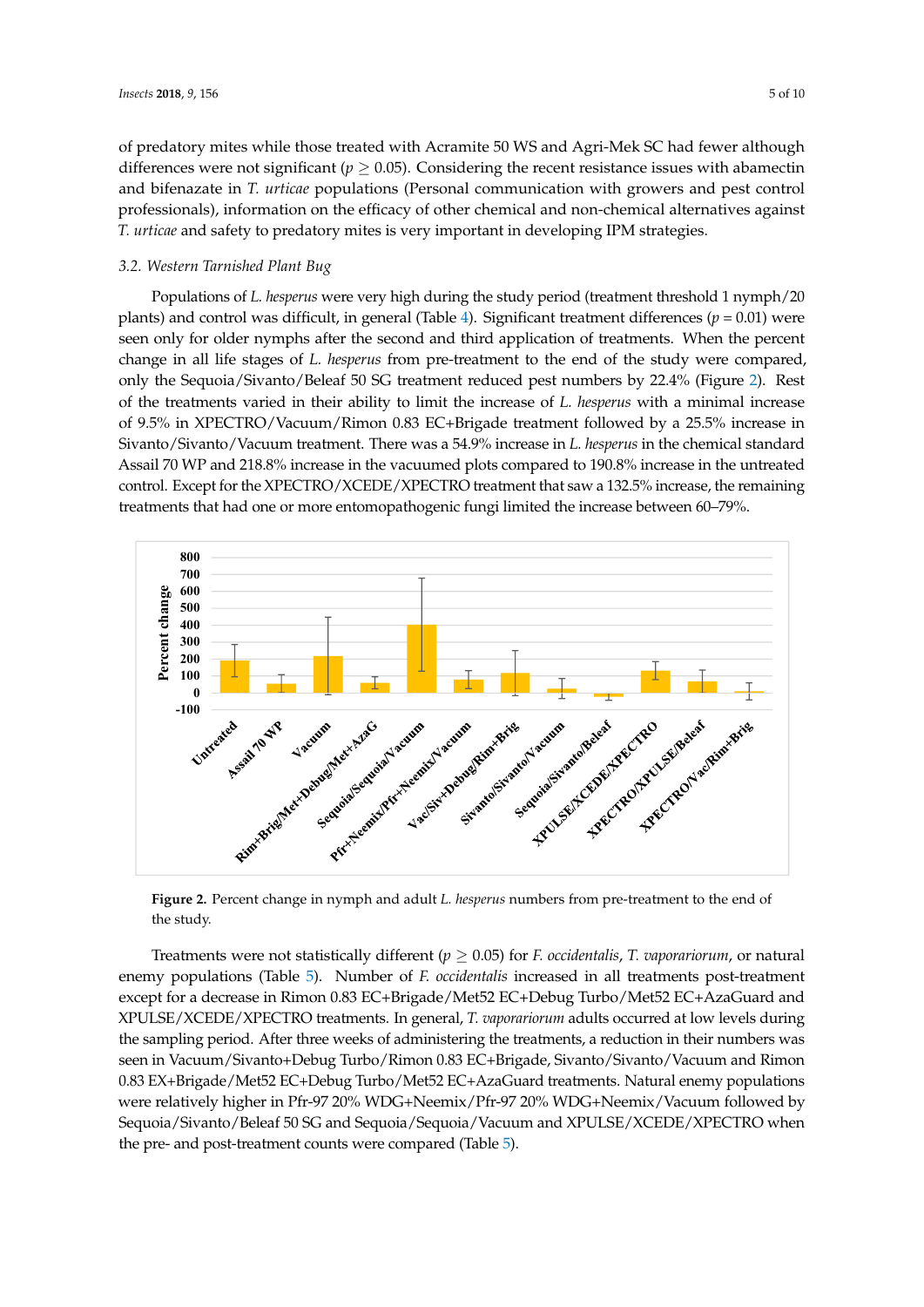| <b>Treatment</b>            |                   | I Spray 3DAT     | I Spray 7DAT       |                  | II Spray 3DAT      |                  | II Spray 7DAT     |                   |  |
|-----------------------------|-------------------|------------------|--------------------|------------------|--------------------|------------------|-------------------|-------------------|--|
|                             | Egg               | Mobile           | Egg                | Mobile           | Egg                | Mobile           | Egg               | Mobile            |  |
| Untreated                   | $109.05 \pm 2.73$ | $23.25 + 1.72$   | $111.60 \pm 15.66$ | $20.40 \pm 0.52$ | $133.00 \pm 9.61$  | $22.20 \pm 1.91$ | $85.00 \pm 5.97$  | $23.8 \pm 1.51$   |  |
| Acramite 50WS               | $87.60 \pm 25.16$ | $15.6 \pm 7.42$  | $75.80 \pm 23.08$  | $7.80 \pm 2.22$  | $94.00 \pm 33.76$  | $14.00 + 1.97$   | $57.80 \pm 18.24$ | $10.80 \pm 3.20$  |  |
| Agri-Mek SC                 | $72.45 \pm 15.26$ | $10.80 \pm 1.78$ | $69.20 \pm 17.49$  | $12.80 \pm 3.21$ | $84.20 \pm 15.31$  | $19.40 \pm 3.58$ | $56.40 \pm 19.50$ | $19.60 \pm 3.99$  |  |
| BotaniGard ES+Acramite 50WS | $90.90 + 17.67$   | $12.15 + 2.08$   | $79.00 + 14.81$    | $8.20 + 1.14$    | $86.40 + 15.31$    | $15.80 + 2.49$   | $32.40 + 6.74$    | $20.40 \pm 12.45$ |  |
| Eco-Mite                    | $42.45 \pm 15.53$ | $5.25 \pm 2.59$  | $66.80 \pm 4.99$   | $11.40 \pm 3.01$ | $69.00 \pm 7.15$   | $10.80 \pm 2.13$ | $48.20 \pm 19.36$ | $14.00 \pm 5.25$  |  |
| Fujimite 5 EC               | $65.10 \pm 19.32$ | $8.85 + 2.79$    | $68.80 + 14.77$    | $8.00 + 1.34$    | $62.80 + 3.90$     | $13.40 + 3.15$   | $45.80 \pm 6.42$  | $12.20 + 1.28$    |  |
| Fujimite XLO                | $71.25 \pm 18.93$ | $19.50 \pm 8.78$ | $85.00 \pm 28.52$  | $11.60 \pm 1.20$ | $91.20 \pm 15.40$  | $15.00 + 4.52$   | $43.40 \pm 15.78$ | $10.40 \pm 1.08$  |  |
| Grandevo                    | $75.60 + 10.22$   | $14.40 + 2.86$   | $85.80 + 28.15$    | $12.40 \pm 2.58$ | $111.20 \pm 15.87$ | $14.80 + 3.78$   | $64.60 \pm 15.69$ | $16.20 \pm 4.36$  |  |
| Venerate XC                 | $45.60 \pm 10.77$ | $16.35 \pm 2.86$ | $54.20 \pm 18.15$  | $16.00 \pm 5.65$ | $65.60 \pm 25.57$  | $12.80 \pm 5.66$ | $48.20 \pm 14.52$ | $14.60 \pm 5.19$  |  |
| Nealta SC                   | $66.00 + 22.99$   | $18.30 + 9.76$   | $51.00 + 11.34$    | $8.80 \pm 2.4$   | $82.60 + 8.95$     | $8.40 + 2.02$    | $31.40 \pm 7.46$  | $10.40 \pm 3.33$  |  |
| $p$ value                   | 0.2310            | 0.1702           | 0.4023             | 0.0490           | 0.1627             | 0.2441           | 0.2049            | 0.5918            |  |

**Table 2.** Mean number and standard error of eggs and mobile stages (nymphal and adult) of *T. urticae* per leaflet 3 and 7 days after each treatment (DAT).

**Table 3.** Mean number and standard error of eggs and mobile stages (nymphal and adult) of predatory mites per leaflet 3 and 7 days after each treatment (DAT).

<span id="page-5-0"></span>

|                             | I Spray 3DAT    |                 |                 | I Spray 7DAT                   |                 | II Spray 3DAT   | II Spray 7DAT   |                 |  |
|-----------------------------|-----------------|-----------------|-----------------|--------------------------------|-----------------|-----------------|-----------------|-----------------|--|
|                             | Egg             | Mobile          | Egg             | Mobile                         | Egg             | Mobile          | Egg             | Mobile          |  |
| Untreated                   | 0.00            | $1.65 \pm 1.05$ | $1.00 \pm 0.38$ | $0.60 \pm 0.20$ b <sup>*</sup> | $1.80 \pm 0.76$ | $2.20 \pm 0.68$ | $2.60 \pm 1.00$ | $4.20 + 1.64$   |  |
| Acramite 50WS               | $0.45 \pm 0.28$ | $0.60 \pm 0.24$ | $1.00 \pm 0.60$ | $0.60 \pm 0.38$ b              | $1.00 \pm 0.50$ | $1.20 \pm 0.40$ | $1.00 \pm 0.38$ | $1.20 \pm 0.51$ |  |
| Agri-Mek SC                 | $1.20 \pm 0.24$ | $0.45 \pm 0.28$ | $1.00 \pm 0.60$ | $0.20 \pm 0.20$ b              | $0.60 \pm 0.20$ | $1.40 \pm 0.68$ | $0.40 \pm 0.23$ | $2.60 \pm 1.00$ |  |
| BotaniGard ES+Acramite 50WS | $0.45 \pm 0.28$ | $0.60 \pm 0.34$ | $0.80 \pm 0.46$ | $1.60 \pm 0.92$ ab             | $2.00 \pm 1.20$ | $2.60 \pm 2.34$ | $1.60 \pm 0.65$ | $4.20 \pm 2.29$ |  |
| Eco-Mite                    | $0.30 \pm 0.17$ | $0.75 \pm 0.56$ | $2.20 \pm 0.88$ | $0.60 \pm 0.60$ b              | $0.80 \pm 0.46$ | $1.60 \pm 0.56$ | $2.00 \pm 0.40$ | $3.00 \pm 0.88$ |  |
| Fujimite 5 EC               | $0.60 \pm 0.34$ | $0.45 \pm 0.28$ | $1.60 \pm 0.86$ | $4.00 \pm 1.34$ a              | $1.00 \pm 0.75$ | $1.00 \pm 0.20$ | $2.00 \pm 0.76$ | $2.60 \pm 1.54$ |  |
| Fujimite XLO                | $0.90 \pm 0.38$ | $0.60 \pm 0.24$ | $1.60 \pm 0.65$ | $1.20 \pm 0.23$ ab             | $1.40 \pm 0.50$ | $0.60 \pm 0.38$ | $3.00 \pm 1.24$ | $2.60 \pm 1.36$ |  |
| Grandevo                    | $0.45 \pm 0.28$ | 0.00            | $0.60 \pm 0.38$ | $0.80 \pm 0.32 b$              | $1.80 + 0.75$   | $0.60 \pm 0.38$ | $1.80 \pm 0.68$ | $2.40 \pm 0.56$ |  |
| Venerate XC                 | $2.40 \pm 1.22$ | $1.65 \pm 1.26$ | $1.80 \pm 0.82$ | $1.40 \pm 0.50$ ab             | $1.40 \pm 0.88$ | $2.80 \pm 1.20$ | $2.00 \pm 0.23$ | $5.20 \pm 1.51$ |  |
| Nealta SC                   | $0.90 \pm 0.38$ | $1.35 \pm 0.56$ | $1.80 \pm 0.68$ | $0.40 \pm 0.23 b$              | $1.60 \pm 0.80$ | $3.60 \pm 1.74$ | $2.00 \pm 0.51$ | $3.80 \pm 0.82$ |  |
| $p$ value                   | 0.0570          | 0.3899          | 0.7879          | 0.0046                         | 0.8894          | 0.5535          | 0.3962          | 0.6581          |  |

<span id="page-5-1"></span>\* Means followed by the same or no letter within each column are not statistically significant, Tukey's HSD.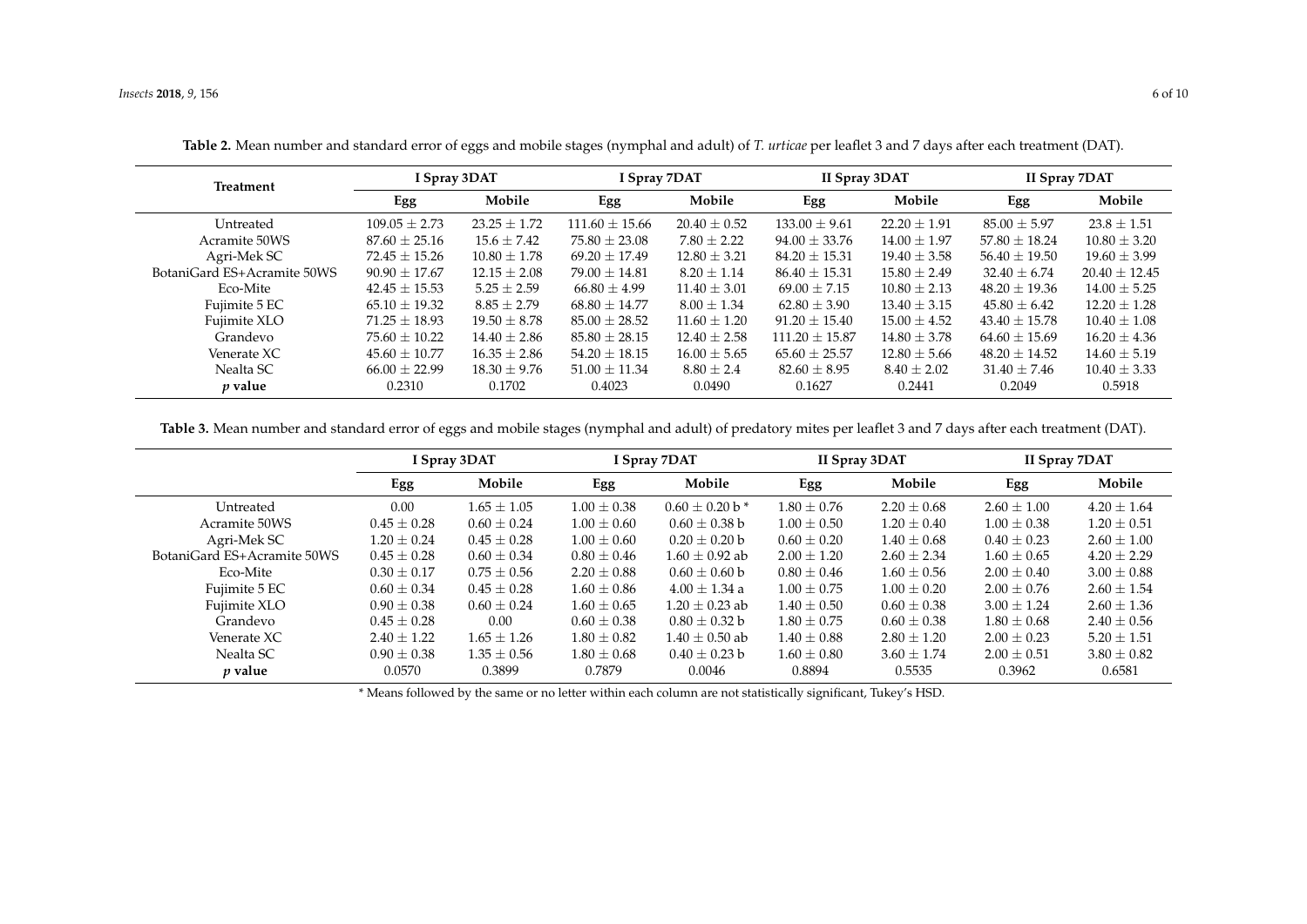| Treatment                    | Pretreatment      |                 |                 | Post I Spray      |                  |                  | Post II Spray   |                   |                     |                     | Post III Spray   |                   |                   |                    |                  |                   |
|------------------------------|-------------------|-----------------|-----------------|-------------------|------------------|------------------|-----------------|-------------------|---------------------|---------------------|------------------|-------------------|-------------------|--------------------|------------------|-------------------|
|                              | 1-3 Instar        | 4–5 Instar      | Adult           | <b>All Stages</b> | 1-3 Instar       | 4–5 Instar       | Adult           | All Stages        | 1-3 Instar          | 4-5 Instar          | Adult            | All Stages        | 1-3 Instar        | 4-5 Instar         | Adult            | <b>All Stages</b> |
| Untreated                    | $18.50 \pm 6.70$  | $2.50 + 1.32$   | $2.00 + 0.57$   | $23.00 \pm 8.25$  | $25.50 + 5.08$   | $5.75 + 2.80$    | $2.50 \pm 1.50$ | $33.75 \pm 8.37$  | $24.00 \pm 6.82$    | $6.75 + 2.39$ a *   | $6.75 +$<br>1.37 | $37.50 \pm 10.51$ | $33.50 + 14.38$   | $6.25 \pm 1.11$ a  | $12.00 \pm 3.89$ | $51.75 \pm 18.25$ |
| Assail 70 WP                 | $20.75 \pm 8.09$  | $375 + 217$     | $2.50 + 1.55$   | $+11.27$<br>27.00 | $21.00 + 4.77$   | $4.00 + 2.48$    | $1.50 + 0.95$   | $26.50 + 7.35$    | $22.00 \pm 8.12$    | $5.50 + 1.85$ ab    | $4.75 +$<br>1.31 | $32.25 \pm 10.34$ | $20.00 \pm 9.37$  | $2.25 \pm 0.63$ ab | $6.50 \pm 3.66$  | $28.75 \pm 12.75$ |
| Vacuum                       | $21.25 \pm 7.39$  | $2.50 + 0.64$   | $2.25 + 1.10$   | $26.00 \pm 8.45$  | $15.50 + 2.53$   | $3.75 + 1.18$    | $1.50 \pm 0.95$ | $20.75 + 3.27$    | $22.75 \pm 6.96$    | $6.25 \pm 2.65$ ab  | $4.25 + 1.49$    | $33.25 + 10.72$   | $25.25 + 7.34$    | $3.25 + 1.25$ ab   | $4.50 + 1.19$    | $33.00 \pm 9.60$  |
| Rim+Brig/Met+Debug/Met+AzaG  | $20.75 \pm 5.50$  | $2.50 + 1.32$   | $1.25 + 0.94$   | $24.50 \pm 6.66$  | $14.25 + 5.15$   | $2.50 \pm 0.86$  | $2.25 \pm 1.10$ | $19.00 \pm 6.41$  | $16.25 \pm 5.53$    | $1.25 + 0.25$ h     | $5.25 \pm 1.75$  | $22.75 \pm 7.38$  | $30.25 + 6.83$    | $1.00 \pm 0.70$ b  | $6.25 \pm 2.53$  | $37.50 \pm 8.70$  |
| Sequoia/Sequoia/Vacuum       | $11.50 \pm 4.57$  | $.75 + 0.85$    | $0.75 \pm 0.48$ | $14.00 \pm 5.80$  | $11.50 + 2.72$   | $2.25 + 1.31$    | $3.25 \pm 1.25$ | $17.00 \pm 4.81$  | $13.25 \pm 4.95$    | $+1.11$ ab<br>2.75  | $4.00 + 1.78$    | $20.00 \pm 6.99$  | $26.50 \pm 10.63$ | $0.50 + 0.28$ b    | $7.75 \pm 3.12$  | 34.7513.36        |
| Pfr+Neemix/Pfr+Neemix/Vacuum | $21.25 + 3.92$    | 200+091         | $1.50 + 0.95$   | $24.75 \pm 4.02$  | $19.75 \pm 5.36$ | $475 + 275$      | $175 + 0.75$    | $26.25 + 6.77$    | $21.00 + 6.82$      | $3.50 + 1.44$ ab    | $6.00 + 2.16$    | $30.50 + 9.57$    | $32.50 + 10.61$   | $2.00 + 1.41$ ab   | $7.25 \pm 2.53$  | $41.75 \pm 12.21$ |
| Vac?Siv+Debug/Rim+Brig       | $17.25 \pm 8.38$  | $1.00 + 0.41$   | $1.00 + 0.71$   | $19.25 \pm 8.87$  | $21.00 + 8.89$   | $3.25 + 1.43$    | $2.50 \pm 1.50$ | $26.75 \pm 11.76$ | $18.75 \pm 4.25$    | $3.25 + 1.49$ ab    | $2.50 \pm 0.95$  | $24.50 \pm 6.38$  | $15.25 \pm 6.07$  | $1.75 \pm 1.18$ b  | $5.25 \pm 2.56$  | $22.25 \pm 9.05$  |
| Sivanto/Sivanto/Vacuum       | $30.00 \pm 10.97$ | 0.70<br>$200 +$ | $1.75 + 0.85$   | $33.75 + 11.79$   | $23.75 \pm 5.90$ | $4.00 + 1.41$    | $2.75 \pm 0.47$ | $30.50 \pm 6.93$  | $16.75 \pm 5.43$    | $6.25 \pm 1.49$ ab  | $5.25 \pm 1.75$  | $28.25 \pm 8.07$  | $21.50 \pm 6.18$  | $3.50 + 1.50$ ab   | $5.25 \pm 1.88$  | $30.25 \pm 8.83$  |
| Sequoia/Sivanto/Beleaf       | $31.50 \pm 12.54$ | 2.02            | $0.75 + 0.25$   | $35.75 + 14.34$   | $12.50 + 5.81$   | $4.50 + 1.19$    | $1.75 \pm 0.47$ | $18.75 + 7.39$    | $23.25 \pm 7.87$    | $4.75 \pm 1.49$ ab  | $7.50 + 1.85$    | $35.50 \pm 7.22$  | $15.25 \pm 3.70$  | $.50 + 0.86$ b     | $5.25 \pm 1.31$  | $22.00 \pm 5.43$  |
| XPULSE/XCEDE/XPECTRO         | $15.00 \pm 3.13$  | $.25 + 0.94$    | $1.25 + 0.48$   | $17.50 + 4.33$    | $22.00 + 4.96$   | 0.70<br>$4.00 +$ | $2.25 \pm 0.85$ | $28.25 \pm 5.31$  | $24.00 + 8.91$      | $5.00 + 1.47$ ab    | $3.00 + 0.81$    | $32.00 \pm 9.83$  | $29.00 + 6.85$    | $2.25 + 0.75$ ab   | $6.00 \pm 2.80$  | $37.25 \pm 9.93$  |
| XPECTRO/XPULSE/Beleaf        | $17.00 + 6.01$    |                 | $0.75 + 0.75$   | $19.25 \pm 6.96$  | $20.75 + 6.70$   | $3.75 + 1.37$    | $1.75 + 0.47$   | $2625 + 760$      | 3.38<br>$24.50 + 1$ | 5.75<br>$+2.05$ ab  | $5.50 + 1.70$    | $35.75 \pm 5.93$  | $16.25 + 5.12$    | $2.00 + 1.08$ ab   | $4.50 + 2.32$    | $22.75 \pm 8.19$  |
| XPECTRO/Vac/Rim+Brig         | $32.50 \pm 8.51$  | $3.50 + 1.44$   | $1.50 + 0.86$   | $37.50 + 9.34$    | $31.00 + 6.21$   | $7.00 + 2.64$    | $4.00 + 1.29$   | $12.00 + 9.12$    | $26.00 + 9.89$      | 7.25 $\pm$ 1<br>.54 | $7.00 +$<br>1.58 | $40.25 \pm 12.57$ | $18.00 + 6.25$    | $3.00 + 1.47$ ab   | $9.25 \pm 3.32$  | $30.25 \pm 10.53$ |
| p value                      | 0.7107            | 0.8608          | 0.8794          | 0.7562            | 0.1077           | 0.8097           | 0.7849          | 0.1493            | 0.6448              | 0.0090              | 0.2466           | 0.2422            | 0.3936            | 0.0074             | 0.4233           | 0.4619            |

**Table 4.** Number of *L. hesperus* nymphs (young and old) and adults per 20 plants before and after each treatment.

\* Means followed by the same or no letter are not significantly different (Tukey's HSD).

**Table 5.** Number of western flower thrips (*F. occidentalis*), greenhouse whiteflies (*T. vaporariorum*) and various natural enemies before and after each treatment.

<span id="page-6-1"></span><span id="page-6-0"></span>

| Treatment                    |                  |                   | <b>Western Flower Thrips</b> |                  |                 |                  |                 | <b>Greenhouse Whiteflies</b> | <b>Natural Enemy Complex</b> |                 |                 |                 |
|------------------------------|------------------|-------------------|------------------------------|------------------|-----------------|------------------|-----------------|------------------------------|------------------------------|-----------------|-----------------|-----------------|
|                              | Pre-Treat.       | Post I Treat.     | Post II Treat.               | Post III Treat.  | Pre-Treat.      | Post I<br>Treat. | Post II Treat.  | Post III Treat.              | Pre-Treat.                   | Post I Treat.   | Post II Treat.  | Post III Treat. |
| Untreated                    | $7.00 \pm 3.00$  | $15.75 \pm 5.66$  | $13.25 \pm 4.21$             | $12.25 \pm 2.28$ | $0.25 \pm 0.25$ | $1.00 \pm 0.41$  | $0.25 \pm 0.25$ | $1.75 \pm 0.85$              | $1.25 \pm 0.63$              | $2.25 \pm 0.85$ | $4.75 \pm 3.54$ | $2.25 \pm 1.10$ |
| Assail 70 WP                 | $9.00 \pm 1.82$  | $21.00 \pm 10.32$ | $13.25 \pm 5.87$             | $13.50 \pm 2.60$ | $0.25 \pm 0.25$ | $0.25 \pm 0.25$  | $1.25 \pm 1.25$ | $0.50 \pm 0.50$              | $2.25 \pm 1.93$              | $5.25 \pm 4.60$ | $3.75 \pm 2.25$ | $2.00 \pm 1.41$ |
| Vacuum                       | $4.75 \pm 1.11$  | $20.50 \pm 6.20$  | $15.50 \pm 4.66$             | $15.75 \pm 4.82$ | $0.75 \pm 0.47$ | $1.25 \pm 0.94$  | $0.75 \pm 0.47$ | $0.75 \pm 0.47$              | $2.00 \pm 0.91$              | $3.00 \pm 1.78$ | $3.00 \pm 1.47$ | $1.00 \pm 0.57$ |
| Rim+Brig/Met+Debug/Met+AzaG  | $18.25 \pm 7.69$ | $12.25 \pm 2.86$  | $8.25 \pm 2.49$              | $11.50 \pm 2.02$ | $0.50 \pm 0.50$ | $0.25 \pm 0.25$  | $0.25 \pm 0.25$ | $0.50 \pm 0.50$              | $2.00 \pm 1.35$              | $3.50 \pm 2.25$ | $1.75 \pm 0.47$ | $2.00 \pm 0.70$ |
| Sequoia/Sequoia/Vacuum       | $5.50 \pm 1.04$  | $17.75 \pm 4.95$  | $14.75 \pm 4.36$             | $18.25 \pm 5.57$ | 0.00            | $0.25 \pm 0.25$  | 0.00            | $0.50 \pm 0.50$              | $0.75 \pm 0.47$              | $3.00 \pm 2.04$ | $3.00 \pm 1.73$ | $2.75 \pm 1.60$ |
| Pfr+Neemix/Pfr+Neemix/Vacuum | $13.25 \pm 2.49$ | $18.50 \pm 4.25$  | $15.25 \pm 4.64$             | $13.50 \pm 1.19$ | 0.00            | $1.00 \pm 0.70$  | $0.25 \pm 0.25$ | $1.00 \pm 0.57$              | $0.25 \pm 0.25$              | $2.50 \pm 1.89$ | $2.25 \pm 1.60$ | $2.50 \pm 1.19$ |
| Vac?Siv+Debug/Rim+Brig       | $5.50 \pm 2.46$  | $14.25 \pm 5.13$  | $11.75 \pm 3.70$             | $6.25 \pm 2.49$  | $0.75 \pm 0.75$ | 0.00             | 0.00            | 0.00                         | $1.00 \pm 0.70$              | $2.25 \pm 0.85$ | $2.25 \pm 0.85$ | $2.25 \pm 1.03$ |
| Sivanto/Sivanto/Vacuum       | $9.75 \pm 1.49$  | $12.50 \pm 6.58$  | $11.75 \pm 4.32$             | $10.50 \pm 3.17$ | $0.25 \pm 0.25$ | 0.00             | 0.00            | 0.250.25                     | $2.75 \pm 1.11$              | $3.50 \pm 2.53$ | $5.25 \pm 3.94$ | $3.00 \pm 0.91$ |
| Sequoia/Sivanto/Beleaf       | $7.25 \pm 4.62$  | $14.50 \pm 3.96$  | $13.75 \pm 2.25$             | $16.75 \pm 3.94$ | $0.25 \pm 0.25$ | $1.00 \pm 1.00$  | 0.00            | $0.25 \pm 0.25$              | $1.00 \pm 0.41$              | $6.75 \pm 3.81$ | $1.25 \pm 0.94$ | $5.50 \pm 3.57$ |
| XPULSE/XCEDE/XPECTRO         | $16.50 \pm 7.76$ | $16.50 \pm 4.73$  | $10.25 \pm 2.75$             | $11.75 \pm 0.85$ | $0.25 \pm 0.25$ | $1.25 \pm 0.75$  | 0.00            | $0.25 \pm 0.25$              | $0.75 \pm 0.25$              | $3.50 \pm 1.55$ | $2.00 \pm 1.08$ | $3.25 \pm 1.79$ |
| XPECTRO/XPULSE/Beleaf        | $6.00 \pm 1.91$  | $17.00 \pm 6.86$  | $8.75 \pm 2.17$              | $10.25 \pm 1.70$ | 0.00            | $1.25 \pm 0.94$  | $0.50 \pm 0.50$ | $0.75 \pm 0.47$              | $2.50 \pm 0.95$              | $3.75 \pm 2.78$ | $1.75 \pm 0.75$ | $2.00 \pm 0.41$ |
| XPECTRO/Vac/Rim+Brig         | $9.75 \pm 5.48$  | $18.00 \pm 4.43$  | $9.00 \pm 4.02$              | $14.50 \pm 2.10$ | 0.00            | $0.25 \pm 0.25$  | 0.00            | $1.00 \pm 0.70$              | $1.75 \pm 0.75$              | $5.75 \pm 0.47$ | $4.25 \pm 1.88$ | $2.75 \pm 1.18$ |
| p value                      | 0.2582           | 0.8744            | 0.6570                       | 0.3309           | 0.8162          | 0.6930           | 0.6029          | 0.4671                       | 0.6241                       | 0.7246          | 0.4279          | 0.4619          |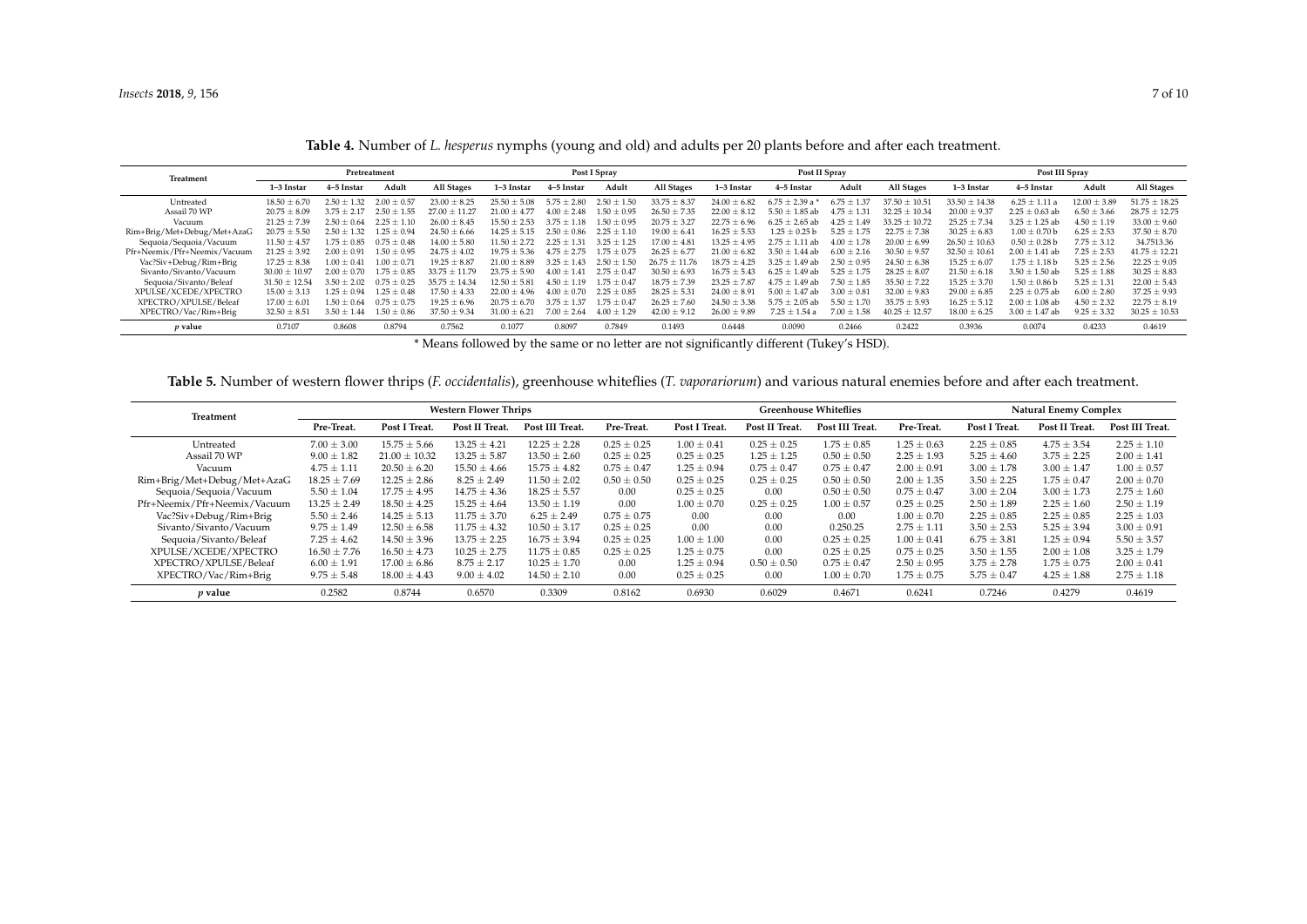## **4. Discussion**

These results show that both chemical and non-chemical alternatives vary in their efficacy depending on the combinations and rotation. There is a general perception that chemical pesticides are more efficacious and consistent in their control compared to non-chemical alternatives but it was not the case in this study. Similar studies in California strawberries showed variation in the efficacy of various products in different years probably due to a number of factors including seasonal fluctuations in pest populations, resistant pest populations in different fields and inherent challenges in conducting large field studies [\[11](#page-8-8)[,13\]](#page-8-10). While the 2013 study used small plots typical for miticide evaluation experiments, the 2015 study used fairly large plots as *L. hesperus* is very mobile. Although all reasonable efforts were made to choose fields with uniform pest populations, natural variation within each field could have partly contributed to a lack of statistically significant differences. In spite of these inherent variations and lack of significant differences in some instances in field studies such as ours, strawberry growers and pest control professionals still find numerical differences useful in making pest management decisions (Personal communication with various growers and pest control professionals). These data also help in deciding treatment strategies for follow up studies.

To reduce the risk of insecticide resistance development, and to maintain pest control efficacy, effective chemicals from different modes of action groups, and non-chemical alternatives such as botanical and microbial pesticides, should be used in combinations and rotations [\[16–](#page-9-0)[19\]](#page-9-1). Combinations are more effective through synergistic or additive activity in some cases, while rotations are more effective in other cases. Since some biopesticides are very expensive compared to chemical pesticides, their use is limited to certain situations. However, biopesticides can play a critical role in reducing insecticide resistance and offer significant long-term benefits. Some recent studies have shown additional benefits of entomopathogenic fungi, other than pest management, as they can also promote crop growth, health and antagonize plant pathogens [\[20–](#page-9-2)[23\]](#page-9-3). These new roles can offer additional benefits and offset the higher costs associated with entomopathogenic fungi-based biopesticides.

While predatory mite releases are commonly practiced in California strawberries for spider mite control, using bug vacuums on some farms is the primary non-chemical alternative practice for managing *L. hesperus*. Similar to the findings of Pickel et al. [\[5\]](#page-8-11) or Joseph and Bolda [\[6\]](#page-8-4), vacuuming was not able to control *L. hesperus* populations when used alone or in some rotation treatments in our study. There is a need to integrate a variety of pest management practices both to improve the control efficacy against pests such as *L. hesperus* as well as to promote IPM practices. Other strawberry studies showed combining and rotating chemical pesticides with botanical and microbial pesticides is an effective strategy for managing *L. hesperus* in strawberry [\[11\]](#page-8-8). Although the combinations or rotations of entomopathogenic fungi with other control options did not result in statistically significant reduction in *L. hesperus* numbers, in general, *L. hesperus* population increase was somewhat limited in these treatments compared to the untreated control and where bug vacuum alone or with chemical pesticides were used. Such an improved efficacy of entomopathogenic fungi with chemical pesticides was also observed in a number of other studies. For example, the combination of *B. bassiana* and azadirachtin was more effective in controlling the rice root aphid, *Rhopalosiphum rufiabdominale* and the honeysuckle aphid, *Hyadaphis foeniculi*, in organic celery [\[14\]](#page-8-12). Prolonged and improved control of the citrus red mite, *Panonychus citri,* was seen when *B. bassiana* was applied with a lower rate of pyridaben [\[24\]](#page-9-4). Similarly, pest control efficacy improved when *B. bassiana* and *M, anisopliae* were used with insect growth regulators [\[12,](#page-8-9)[25\]](#page-9-5). Understanding the efficacy of individual treatment choices as well as combination and rotation strategies helps growers make appropriate decisions to manage pest populations.

## **5. Conclusions**

These studies demonstrate the efficacy of a variety of control options for managing major arthropod pests in strawberry, their impact on natural enemy populations, and present various ideas for developing IPM strategies. The 2015 study was probably the first large scale field study for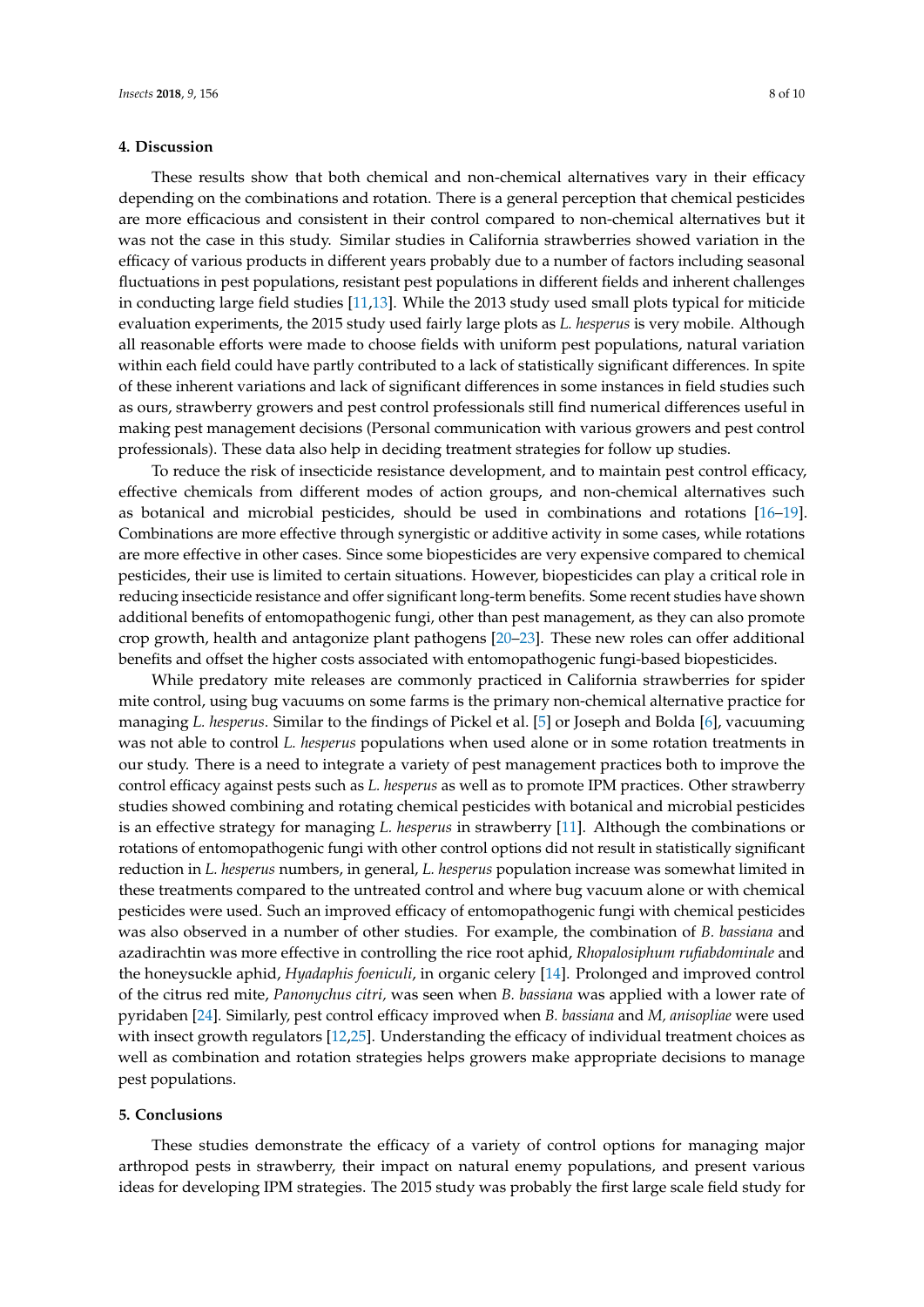*L. hesperus* where almost all available chemical and non-chemical control strategies were evaluated and identified potential options. An effective IPM strategy always employs multiple control options and pesticides from different mode of action groups as needed.

**Author Contributions:** Conceptualization, S.K.D.; Methodology, S.K.D.; Investigation, S.K.D., D.P. and D.M.; Formal Analyses, S.K.D.; Writing-Original Draft Preparation, S.K.D., Writing-Review & Editing, S.K.D.; Funding Acquisition, S.K.D.

**Funding:** This research was conducted using unrestricted donations provided by various pesticide companies.

**Acknowledgments:** Thanks to Ted Ponce and other crew members at Sundance Berry Farms for treatment applications and Sumanth Dara, Suchitra Dara, Chris Martinez, Fritz Light, Tamas Zold and Kristin Nicole Stegeman for technical assistance and different pesticide companies for donating materials and/or providing financial assistance for supporting these studies.

**Conflicts of Interest:** The authors declare no conflict of interest. Some of the pesticide companies that provided financial assistance to these studies determined the application rates for some of their products and agreed to the treatment strategies proposed by S.K.D. but not involved in any other aspect of these studies.

## **References**

- <span id="page-8-0"></span>1. California Department of Food and Agriculture (CDFA). California Agricultural Statistics Review, 2016–2017. 2018. Available online: <https://www.cdfa.ca.gov/Statistics/PDFs/2016-17AgReport.pdf> (accessed on 25 September 2018).
- <span id="page-8-1"></span>2. Zalom, F.G.; Bolda, M.P.; Dara, S.K.; Joseph, S. *UC IPM Pest Management Guidelines: Strawberry. University of California Statewide Integrated Pest Management Program*; UC ANR Publication: Davis, CA, USA, 2014; p. 3468.
- <span id="page-8-2"></span>3. Dara, S.K. Virus decline of strawberry in California and the role of insect vectors and associated viruses. *Plant Health Prog.* **2015**, *16*, 211–215. [\[CrossRef\]](http://dx.doi.org/10.1094/PHP-MR-15-0023)
- <span id="page-8-3"></span>4. Vincent, C.; Lachance, P. Evaluation of a tractor-propelled vacuum device for management of tarnished plant bug (Heteroptera: Miridae) populations in strawberry plantations. *Environ. Entomol.* **1993**, *22*, 1103–1107. [\[CrossRef\]](http://dx.doi.org/10.1093/ee/22.5.1103)
- <span id="page-8-11"></span>5. Pickel, C.; Zalom, F.G.; Walsh, D.B.; Welch, N.C. Vacuums provide limited lygus control in strawberries. *Calif. Agric.* **1995**, *49*, 19–22. [\[CrossRef\]](http://dx.doi.org/10.3733/ca.v049n02p19)
- <span id="page-8-4"></span>6. Joseph, S.V.; Bolda, M. Evaluating the potential utility of an electrostatic sprayer and a tractor-mounted vacuum machine for *Lygus hesperus* (Hemiptera: Miridae) management in California's coastal strawberry. *Crop Prot.* **2018**, *113*, 104–111. [\[CrossRef\]](http://dx.doi.org/10.1016/j.cropro.2018.08.005)
- <span id="page-8-5"></span>7. California Department of Pesticide Regulation (CDPR). Summary of Pesticide Use Report Data 2013: Indexed by Commodity. 2015. Available online: <http://www.cdpr.ca.gov/docs/pur/pur13rep/comrpt13.pdf> (accessed on 25 September 2018).
- <span id="page-8-6"></span>8. Çağatay, N.S.; Menault, P.; Riga, M.; Vontas, J.; Ay, R. Identification and characterization of Abamectin resistance in *Tetranychus urticae* Koch populations from greenhouses in Turkey. *Crop Prot.* **2018**, *112*, 112–117. [\[CrossRef\]](http://dx.doi.org/10.1016/j.cropro.2018.05.016)
- 9. Parys, K.A.; Luttrell, R.G.; Snodgrass, G.L.; Portilla, M.R. Patterns of tarnished plant bug (Hemiptera: Miridae) resistance to pyrethroid insecticides in the Lower Mississippi Delta for 2008–2015: Linkage to pyrethroid use and cotton insect management. *J. Insect Sci.* **2018**, *18*, 1–9. [\[CrossRef\]](http://dx.doi.org/10.1093/jisesa/iey015) [\[PubMed\]](http://www.ncbi.nlm.nih.gov/pubmed/29718490)
- <span id="page-8-7"></span>10. Xu, D.; He, Y.; Zhang, Y.; Xie, W.; Wu, Q.; Wang, S. Status of pesticide resistance and associated mutations in the two-spotted spider mite, *Tetranychus urticae*, in China. *Pest. Biochem. Physiol.* **2018**, *150*, 89–96. [\[CrossRef\]](http://dx.doi.org/10.1016/j.pestbp.2018.07.008) [\[PubMed\]](http://www.ncbi.nlm.nih.gov/pubmed/30195393)
- <span id="page-8-8"></span>11. Dara, S.K. Managing strawberry pests with chemical pesticides and non-chemical alternatives. *Int. J. Fruit Sci.* **2016**, *16*, 129–141. [\[CrossRef\]](http://dx.doi.org/10.1080/15538362.2016.1195311)
- <span id="page-8-9"></span>12. Bitsadze, N.; Jaronski, S.; Khasdan, V.; Abashidze, E.; Abashidze, M.; Latchininsky, A.; Samadashvili, D.; Sokhadze, I.; Rippa, M.; Ishaaya, I.; et al. Joint action of *Beauveria bassiana* and the insect growth regulators diflubenzuron and novaluron, on the migratory locust, *Locusta migratoria*. *J. Pest Sci.* **2013**, *86*, 293–300. [\[CrossRef\]](http://dx.doi.org/10.1007/s10340-012-0476-4)
- <span id="page-8-10"></span>13. Dara, S.K.; Dara, S.R.; Dara, S.S. Endophytic colonization and pest management potential of *Beauveria bassiana* in strawberries. *J. Berry Res.* **2013**, *3*, 203–211.
- <span id="page-8-12"></span>14. Dara, S.K. Root aphids and their management in organic celery. *CAPCA Advis.* **2015**, *18*, 56–58.